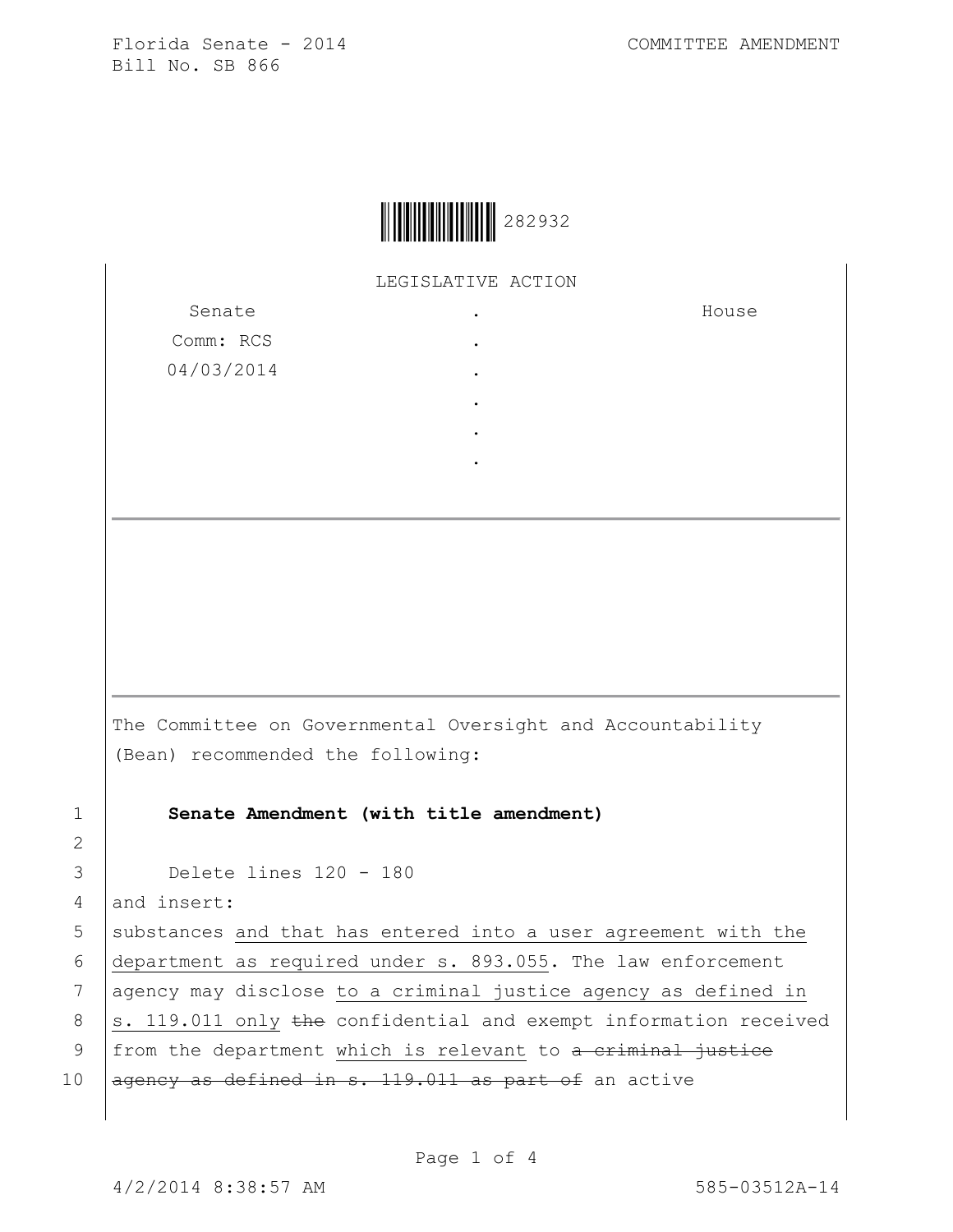Ì282932,Î282932

11 investigation that prompted the request for the information that  $12$  is specific to a violation of prescription drug abuse or 13 prescription drug diversion law as it relates to controlled 14 substances. Before disclosing any information to a criminal 15 justice agency, a law enforcement agency must take steps to 16 ensure the continued confidentiality of all confidential and 17 exempt information. At a minimum, these steps must include 18 redacting or deleting all nonrelevant information. A law 19 enforcement agency may request information from the department 20 but may not have direct access to its database.

21 (d) A health care practitioner who certifies that the 22 information is necessary to provide medical treatment to a 23 current patient in accordance with ss. 893.05 and 893.055. A 24 health care practitioner who receives a current patient's  $25$  confidential and exempt information under this subsection may 26 disclose such information to the patient or the patient's legal 27 | representative. Upon the patient's or the legal representative's 28 written consent, the health care practitioner may place such 29 information in the patient's medical record, including 30 electronic medical records, and may disclose such information 31 subject to the requirements of s. 456.057.

32 (e) A pharmacist who certifies that the requested 33 information will be used to dispense controlled substances to a 34 current patient in accordance with ss. 893.04 and 893.055.

35 (f) A patient or the legal guardian or designated health 36  $\vert$  care surrogate for an incapacitated patient, if applicable, 37 | making a request as provided in s. 893.055(7) (c)  $4$ .

 $38$  (g) The patient's pharmacy, prescriber, or dispenser who 39 certifies that the information is necessary to provide medical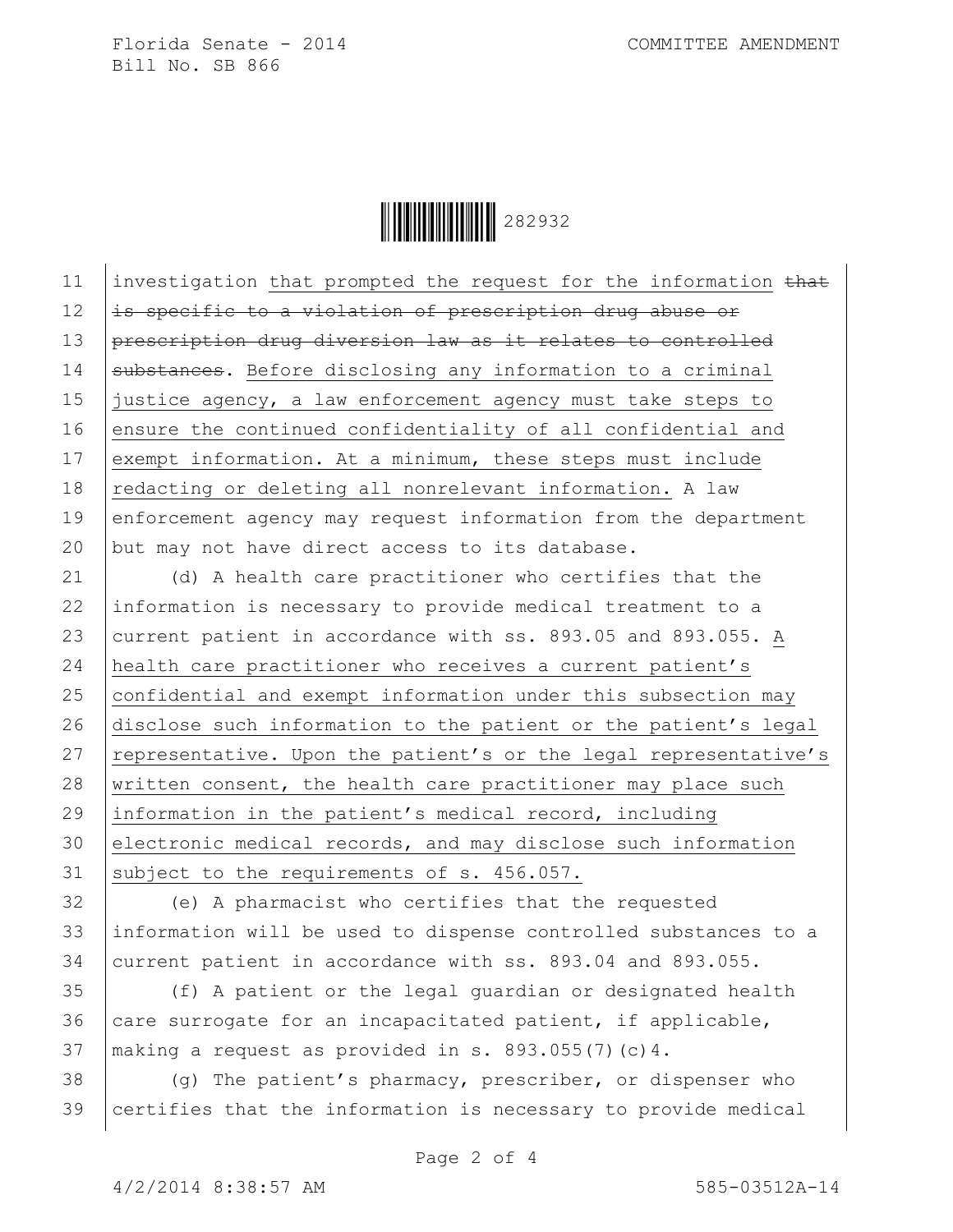Ì282932,Î282932

40 treatment to his or her current patient in accordance with s. 41 893.055.

42 (h) An impaired practitioner consultant who is retained by 43 the department under s. 456.076 for the purpose of reviewing the 44 controlled substance prescription history of a practitioner who 45 has agreed to be evaluated or monitored by the consultant.

46 (4) If the department determines that there exists a pattern of controlled substance abuse consistent with department 48 rules for identifying indicators of such abuse, the department may provide a patient advisory report to an appropriate health 50 care practitioner shall disclose such confidential and exempt |information to the applicable law enforcement agency in  $\vert$  accordance with s. 893.055(7)(f). The law enforcement agency may disclose the confidential and exempt information received from the department to a criminal justice agency as defined in s.  $|119.011$  as part of an active investigation that is specific to a 56 | violation of s. 893.13(7)(a) 8., s. 893.13(8)(a), or s.  $893.13(8)(b)$ .

58 (5) An Any agency or person who obtains any such 59 confidential and exempt information specified in pursuant to 60 this section must maintain the confidential and exempt status of 61 that information and may not disclose such information unless 62 authorized under this section. Information shared with a state 63 attorney pursuant to paragraph  $(3)$  (a) or paragraph  $(3)$  (c) may be 64  $rel$  released only in response to a discovery demand if such 65 information is directly related to the criminal case for which 66 the information was requested. Unrelated information may be 67 released only upon an order of a court of competent jurisdiction 68 as provided in s. 893.055(6)(c).